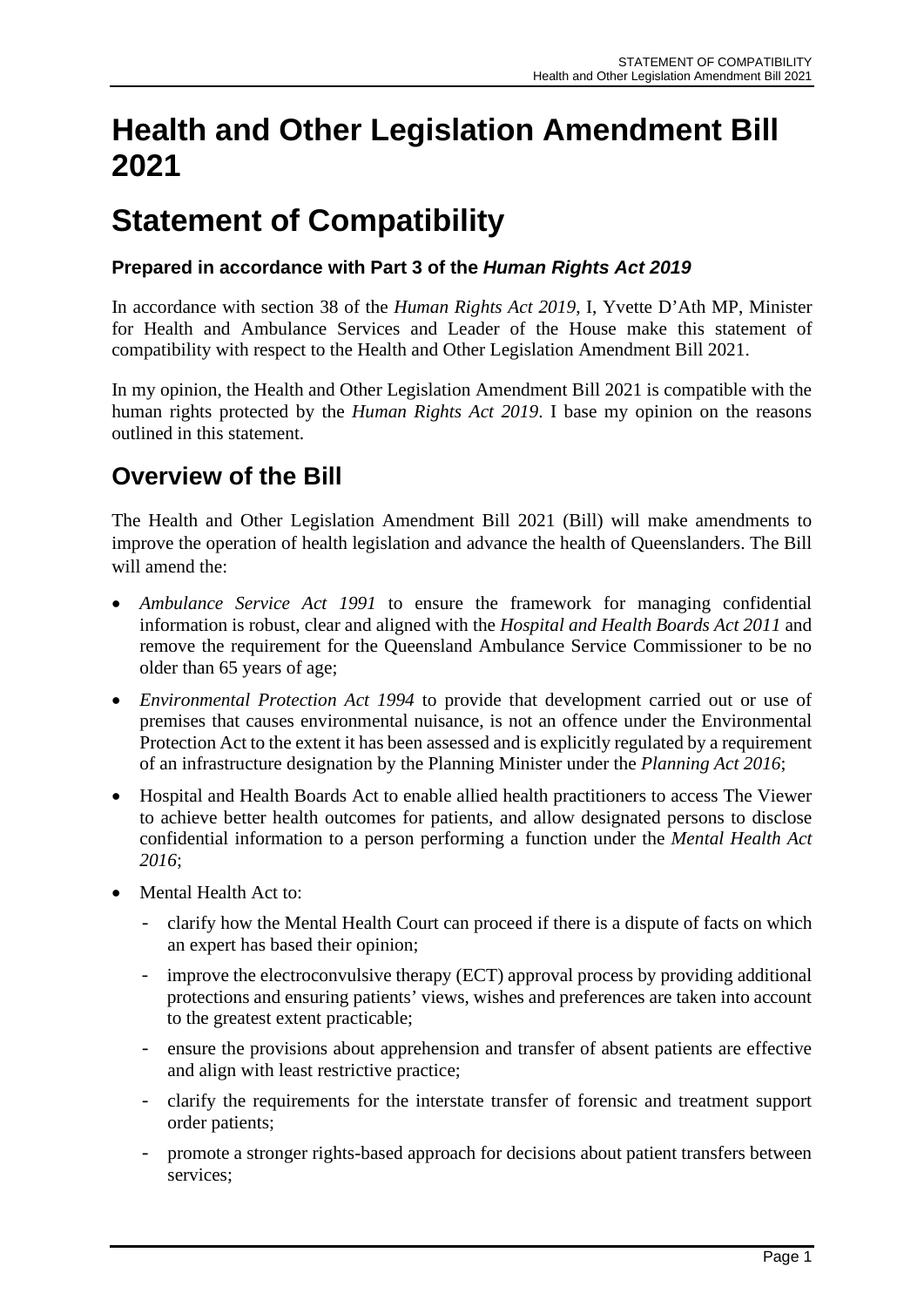- allow the Mental Health Review Tribunal (MHRT) to approve requests for international transfers of patients who have been placed under a forensic or treatment support order;
- strengthen the confidentiality provisions to ensure the obligations for all people performing functions under the Mental Health Act are clear and consistent;
- extend the duty of confidentiality to experts engaged to provide reports to the Mental Health Court or MHRT;
- improve support for victims of unlawful acts; and
- other minor amendments to improve the operation of the Mental Health Act;
- *Public Health (Infection Control for Personal Appearance Services) Act 2003* to improve the operation of the Act in relation to the restoration and renewal of business licences;
- *Radiation Safety Act 1999* to remove the requirement to prescribe identity verification documents by regulation for particular applications, with identity requirements to be included in departmental policies, informed by the *National Identity Proofing Guidelines*;
- *Termination of Pregnancy Act 2018* and the *Criminal Code Act 1899* to allow students registered under the Health Practitioner Regulation National Law (National Law) who are undertaking a clinical placement with a health service to assist in a termination of pregnancy;
- *Transplantation and Anatomy Act 1979* to exclude human milk from the definition of *tissue* in the Act, to ensure sick and pre-term infants can be efficiently provided donated human milk to prevent or treat serious health conditions; and
- *Corrective Services Act 2006* and *Water Supply (Safety and Reliability) Act 2008* to make consequential amendments to remove references to the repealed *Health Act 1937* and the *Pest Management Act 2001* following the commencement of the *Medicines and Poisons Act 2019*.

### **Human Rights Issues**

#### **Human rights relevant to the Bill (Part 2, Division 2 and 3** *Human Rights Act 2019***)**

In my opinion, the human rights that are relevant to the Bill are:

- Recognition and equality before the law (section 15)
- Right to life (section 16)
- Protection from torture and cruel, inhuman or degrading treatment (section 17)
- Freedom of movement (section 19)
- Freedom of thought, conscience, religion and belief (section 20)
- Taking part in public life (section 23)
- Right to property (section 24)
- Privacy and reputation (section 25)
- Protection of families (section  $26(1)$ )
- Protection of children (section 26(2))
- Right to liberty and security of person (section 29)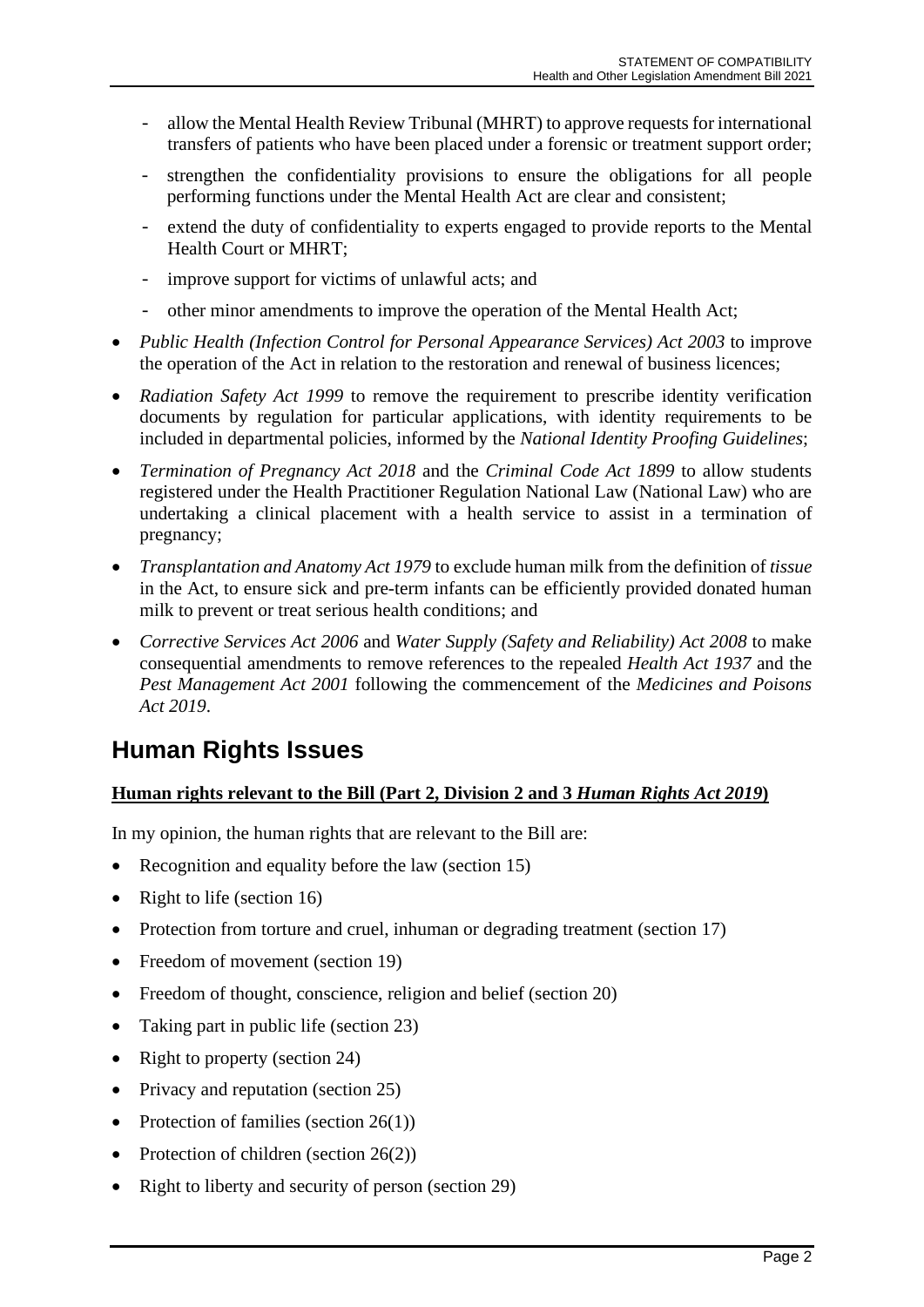- Humane treatment when deprived of liberty (section 30)
- Fair hearing (section 31)
- Rights in criminal proceedings (section 32)
- Right to health services (section 37).

For the reasons outlined below, I am of the view that the Bill protects and promotes the following human rights.

Further analysis of human rights that are limited by the Bill is within the '*If human rights may be subject to limitation if the Bill is enacted*' section.

#### **Amendments to the** *Ambulance Service Act 1999*

*Recognition and equality before the law (section 15, Human Rights Act); taking part in public life (section 23, Human Rights Act)*

Every person has the right to recognition as a person before the law and the right to enjoy their human rights without discrimination. In addition, every person in Queensland has the right and opportunity without discrimination to take part in public life. Every eligible person has the right to vote, be elected, and have access on general terms of equality to the public service and public office.

Section 5(b) of the Ambulance Service Act states that the Commissioner of the Queensland Ambulance Service (QAS) will be disqualified from their appointment once they reach the age of 65 years of age. Clause 4 of the Bill removes this disqualification requirement as it is not relevant to the Commissioner's ability to perform their role.

The removal of section 5(b) of the Ambulance Service Act promotes and protects the right of a person to take part in public life by providing for greater equality in terms and conditions of appointment to the role of Commissioner of the Queensland Ambulance Service (section 23(2)(b), Human Rights Act).

#### *Privacy and reputation (section 25, Human Rights Act)*

A person has the right not to have their privacy, family, home and correspondence unlawfully or arbitrarily interfered with. A person has the right not to have their reputation unlawfully attacked.

On 13 October 2013, QAS was amalgamated with Queensland Health. Prior to the amalgamation, QAS was governed by the confidentiality provisions in the Ambulance Service Act. After the amalgamation, QAS became subject to the confidentiality provisions in both the Ambulance Service Act and the Hospital and Health Boards Act.

There are several differences in definitions, wording, scope, offences and authorisations for disclosure between the Ambulance Service Act and the Hospital and Health Boards Act, such as:

- what is confidential information;
- who has a duty of confidentiality; and
- when and how confidential information can be disclosed.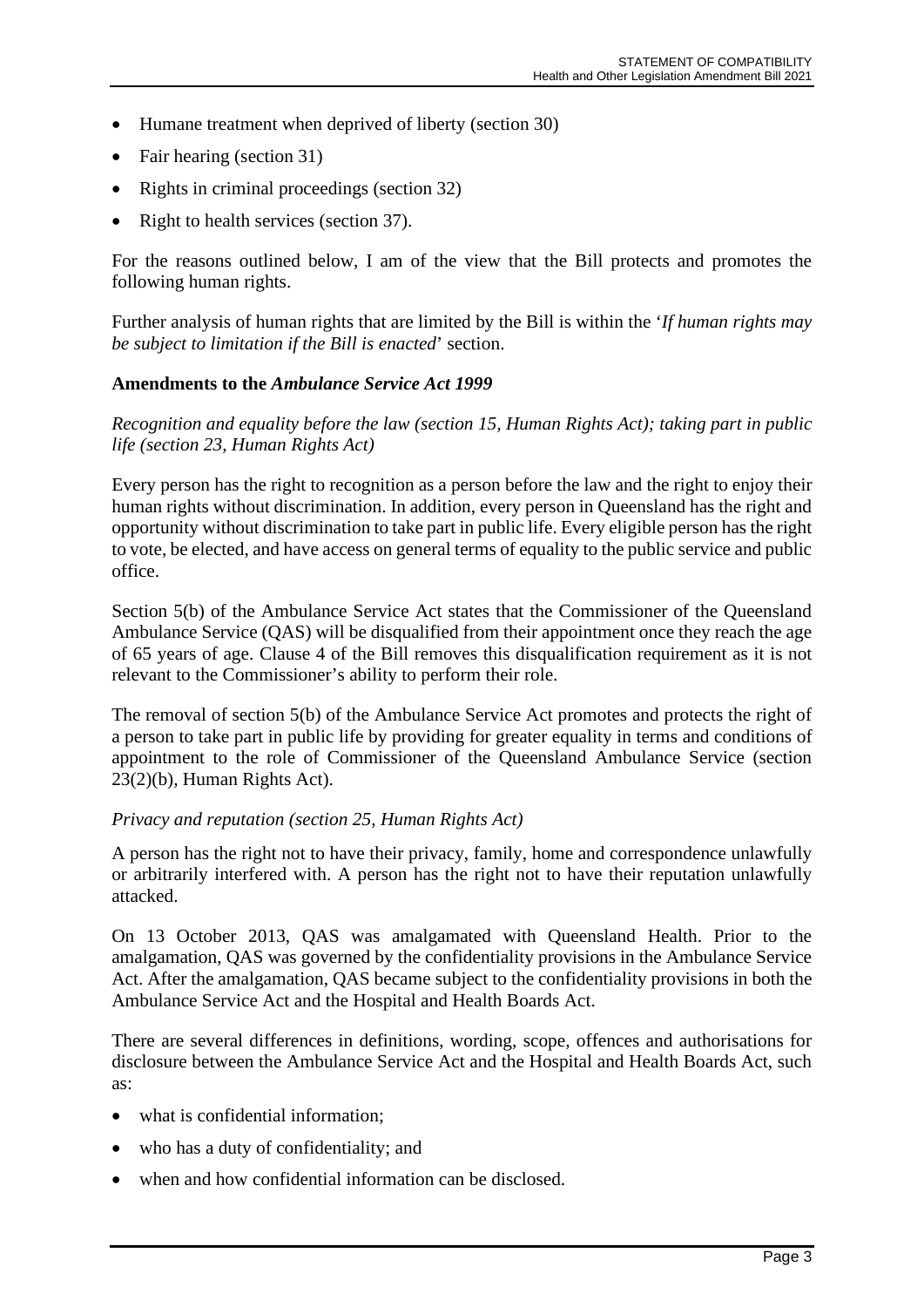The differences in the confidentiality provisions in the Acts cause confusion for QAS officers and increases the risk of staff unintentionally disclosing confidential information without proper authorisation.

To limit these risks, the Bill amends the Ambulance Service Act to align with the confidentiality provisions in the Hospital and Health Boards Act. The Bill addresses the risk of unauthorised disclosure of confidential information by making it clear the confidentiality provisions in the Ambulance Service Act apply to all QAS employees. It does so by broadening the definition of 'designated officer' to include all QAS employees, irrespective of the basis of their employment.

The Bill promotes the right to privacy by providing clarity to QAS officers about their obligations in protecting the confidentiality of personal information. The Bill will ensure that officers have a simpler form of obligations and guidance about when confidential information may be disclosed in particular circumstances, such as disclosure with consent or where it may be in the best interests of a child.

#### *Protection of families and children (section 26, Human Rights Act)*

Families are recognised as the fundamental unit of society and are entitled to protection. Every child has the right, without discrimination, to the protection that is in their best interest as a child.

The Bill inserts a new provision into the Ambulance Service Act, which allows the disclosure of confidential information by designated officers for the protection, safety or wellbeing of children. The new provision covers a situation where, for example, the parent of a child is injured in an accident to allow a designated officer to disclose information about the injured parent to another adult to help ensure the child is cared for.

This amendment promotes the right to the protection of families and children by allowing for the disclosure of confidential information for the protection, safety or wellbeing of a child. This will ensure that parents of a child can be informed about a service or treatment that has been provided to a child by a QAS officer, which will support in identifying the ongoing care and attention the child may need.

#### **Amendments to the** *Mental Health Act 2016*

#### *Recognition and equality before the law (section 15, Human Rights Act)*

Every person has the right to recognition as a person before the law and the right to enjoy the person's human rights without discrimination.

The Bill replaces the requirements for administrators of authorised mental health services or the MHRT to consider the 'best interests' of particular patients when making a decision in relation to the transfer of the patient from one service to another in Queensland or interstate.

Instead, the Bill requires the MHRT to take into account, to the greatest extent practicable, the patient's views, wishes and preferences, together with the appropriateness of the transfer. These changes represent a stronger rights-based approach than the current 'best interests' test and will better support a person to participate in decisions about their potential transfer. Therefore, the amendments are considered to promote a person's right to recognition and equality before the law.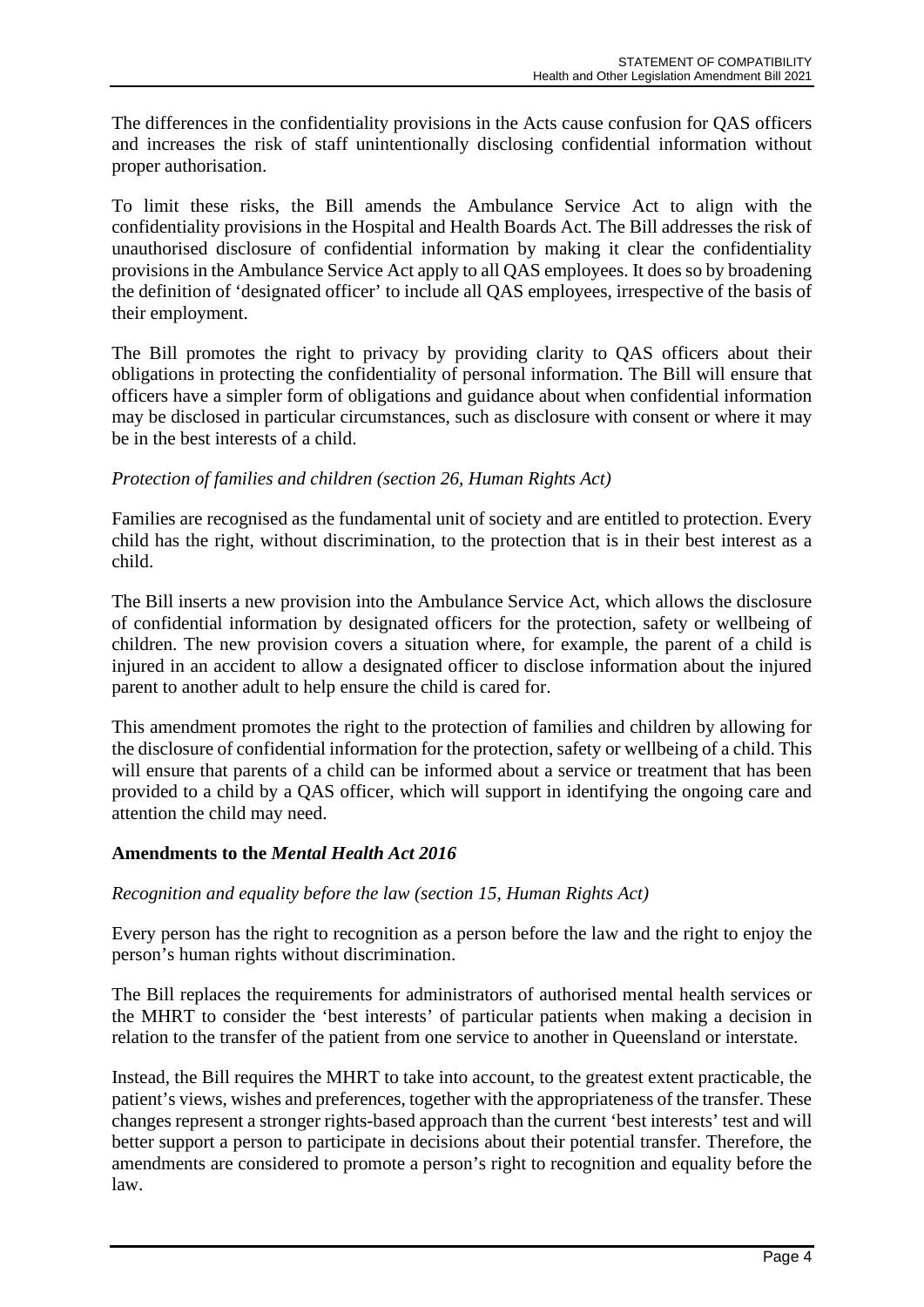#### *Freedom of movement (section 19, Human Rights Act) – Interstate transfers*

Every person lawfully within Queensland has the right to move freely within Queensland, enter or leave Queensland, and choose where they live.

The Bill amends sections 515 and 523 of the Mental Health Act to remove the requirement that an application for the transfer of a person subject to a forensic order (mental health), forensic order (disability) or treatment support order into, or out of, Queensland be supported by a statement from the Chief Psychiatrist or Director of Forensic Disability confirming that the interstate transfer requirements under 'a corresponding law' may be satisfied. Currently the relevant interstate jurisdiction must have legislation recognised by Queensland as 'a corresponding law' for the purposes of an interstate transfer. Not all jurisdictions are able to be recognised as a corresponding law by Queensland because their legislation does not specifically provide for transfer, or because the interstate transfer requirements are not consistent enough with Queensland's to allow recognition. The Bill amends the Mental Health Act to allow a person to apply for approval of a transfer even if there are no applicable interstate transfer requirements provided that the application is supported by a statement from the Chief Psychiatrist or Director of Forensic Disability confirming matters such as clinical suitability and safety of the proposed transfer.

The amendments support the right to freedom of movement as they will enable a person under a forensic order or treatment support order to apply for a transfer to or from any state or territory in Australia, not just a state or territory with 'a corresponding law'. The amendment will improve the ability of this cohort of patients to move into, or out of, Queensland and as such engages and protects the right to freedom of movement. Existing limitations on freedom of movement will be reduced and people will be enabled to be closer to family and other support networks. The amendments will be subject to safeguards that mitigate safety risks and ensure the transfer is clinically appropriate for the patient.

#### *Freedom of movement (section 19, Human Rights Act) – International transfer of patients*

Every person lawfully within Queensland has the right to move freely within Queensland, enter or leave Queensland, and choose where they live.

The Bill inserts a new provision into the Mental Health Act to allow a person subject to a forensic order (mental health), forensic order (disability) or treatment support order to apply to the MHRT for approval to be transferred internationally, subject to safeguards that appropriate care and treatment is available in the relevant country and that safe transfer arrangements are in place.

These types of transfers reduce the existing limitations on freedom of movement, and will enable people to be closer to family or other support by allowing them to return to a country that shares the person's cultural, religious, racial or linguistic background. This supports various other rights protected by the Human Rights Act including cultural rights and freedom of thought, conscience, religion and belief.

#### *Privacy and reputation (section 25, Human Rights Act) – Confidentiality obligations*

A person has the right not to have their privacy, family, home and correspondence unlawfully or arbitrarily interfered with. A person has the right not to have their reputation unlawfully attacked. The right to privacy is broadly construed and includes a specific right against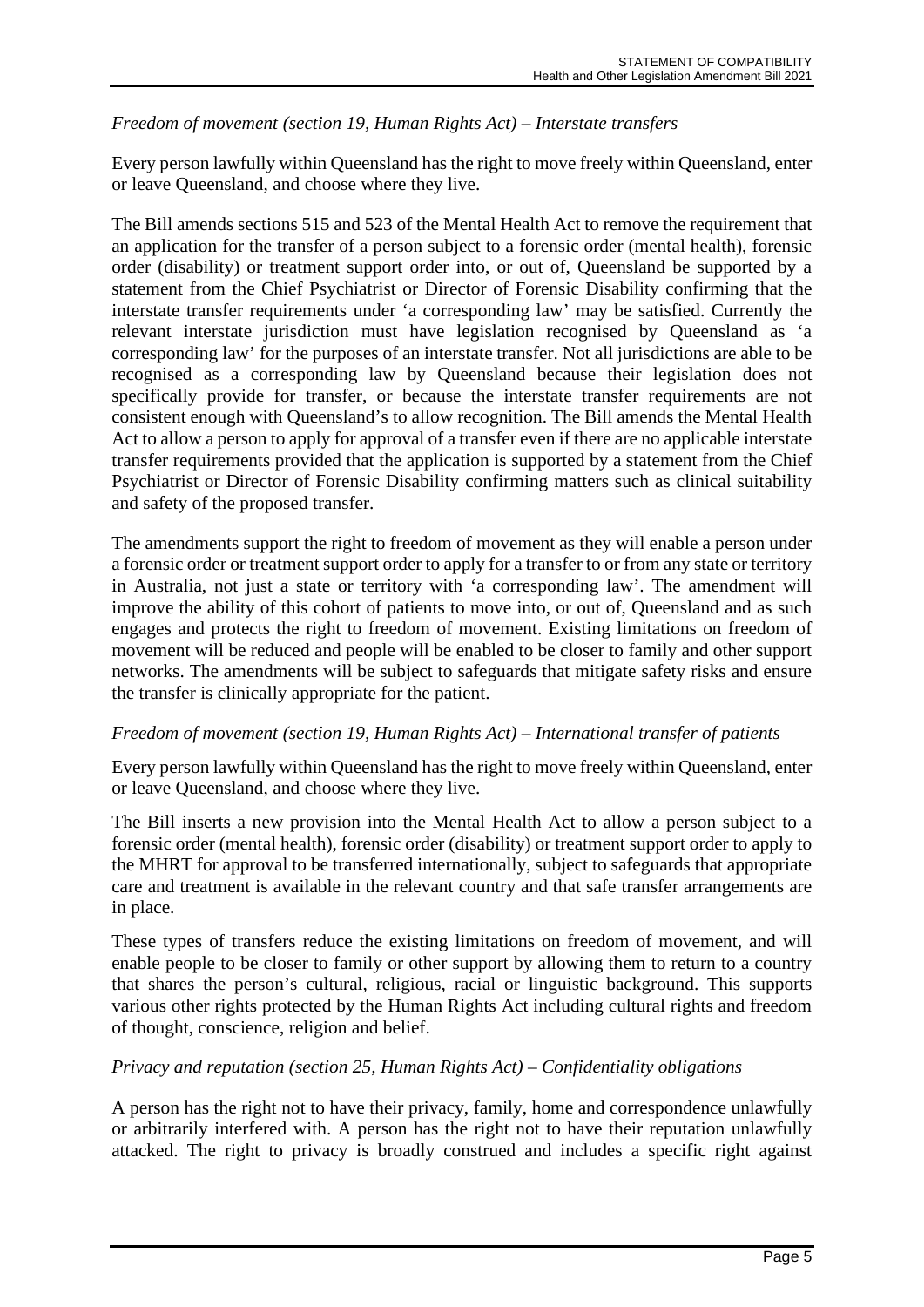interference with a person's physical integrity and self-determination, as well as a person's personal information.[1](#page-5-0)

The people listed in section 778 of the Mental Health Act include: the Chief Psychiatrist, the administrator of an authorised mental health service, an authorised doctor, an authorised mental health practitioner, a member of the staff of the MHRT or Mental Health Court registry, another designated person performing a function under the Mental Health Act, an independent patient rights adviser, an inspector or an authorised person. While the section permits the use and disclosure of confidential information, a penalty for unauthorised disclosure under the Act does not apply.

The people listed in section 779 of the Mental Health Act include: a person who is or has been a member of the MHRT, an assisting clinician, a person representing another person at the hearing of a proceeding before the MHRT or a support person accompanying another person at the hearing of a proceeding before the MHRT. The section permits the use and disclosure of confidential information and provides a penalty of 100 penalty units for the unauthorised use or disclosure of confidential information.

The Bill will omit sections 778 and 779 of the Mental Health Act and replace with a new section 778, which clarifies the confidentiality obligations of people who perform functions under the Act and will ensure the confidential information of people subject to the Act is treated and protected consistently. These amendments engage and protect a person's right to privacy as penalties will now apply to all people who inappropriately deal with personal information they have received when performing a function under the Mental Health Act.

Specifically, the Bill proposes to include the Director of Forensic Disability and practitioners engaged by the Mental Health Court or MHRT to conduct examinations of people subject to the Mental Health Act in the relevant provisions. This will strengthen the protections for confidential personal information under the Mental Health Act and improve consistency between the protections provided by the Mental Health Act and the Hospital and Health Boards Act. It will be an offence for all persons performing a function under the Mental Health Act to inappropriately use or disclose confidential information.

The maximum penalty for breaching the confidentiality requirements in the Act will be 100 penalty units, which is consistent with the existing penalty under the Mental Health Act and section 142 of the Hospital and Health Boards Act.

#### *Right to a fair hearing (section 31, Human Rights Act) – Information notices for victims*

A person has the right to have criminal charges or civil proceedings decided by a competent, independent and impartial court or tribunal after a fair and public hearing. There is an exception to the right to a public hearing, whereby a court or tribunal may exclude certain people from a hearing if it is in the public interest or the interests of justice.

The amendments to the Mental Health Act relating to the duration of information notices for victims engages the right to a fair hearing. Under section 318 of the Mental Health Act, a victim of an unlawful act, a close relative of the victim, or another individual who suffered harm, or has a sufficient personal interest may apply for an information notice about a patient subject to a forensic order or treatment support order who committed an unlawful act. Some provisions

<span id="page-5-0"></span><sup>1</sup> *A-MV v Finland* (2018) 66 EHRR 22 [76].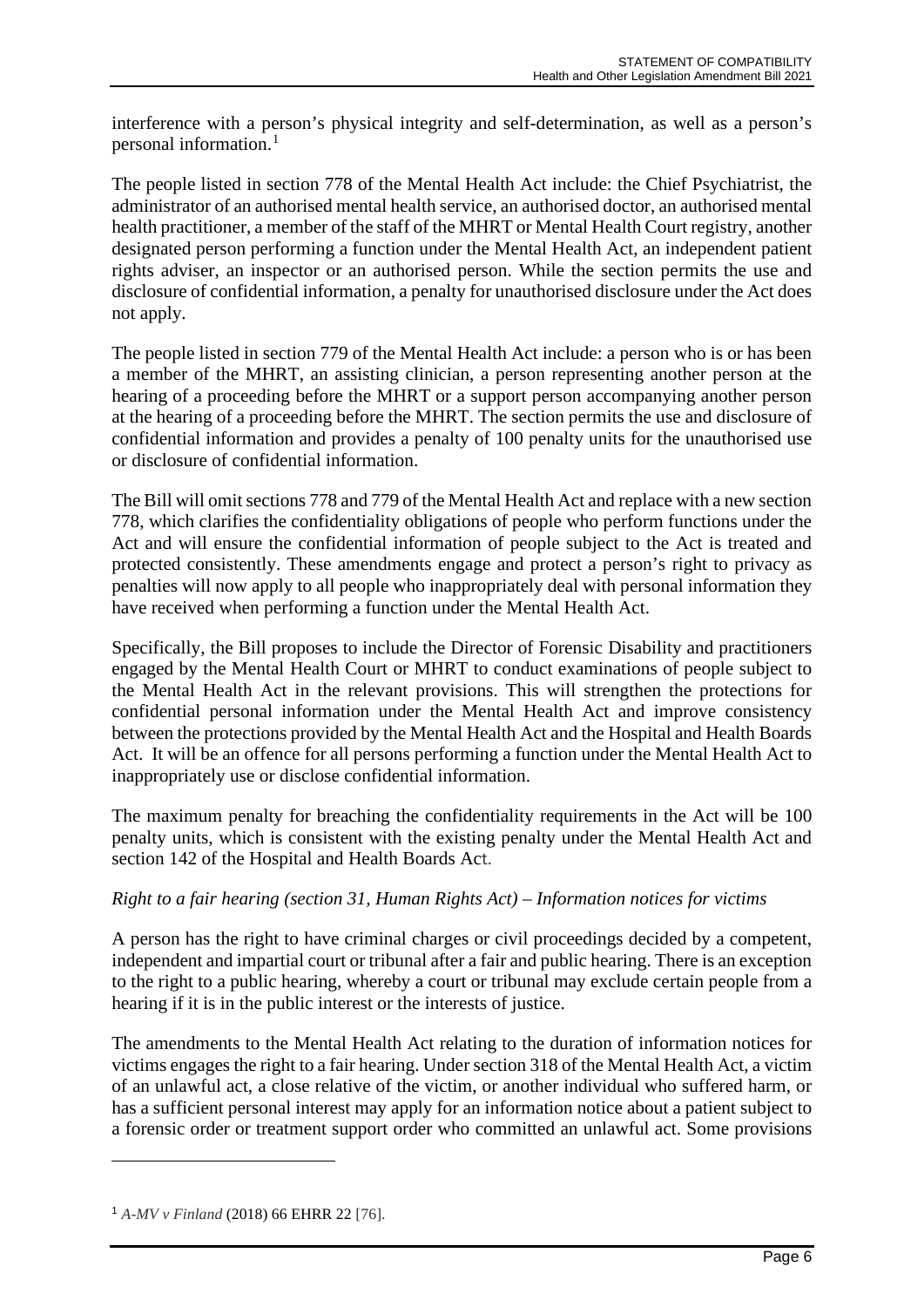of the Act which make it mandatory for the Chief Psychiatrist to revoke an information notice will be reframed, so that the notice will instead cease to have effect. The intention of this amendment is to provide greater clarity to victims of unlawful acts.

The ending of an information notice by operation of law will not be an appealable decision. Currently, under the Mental Health Act, recipients of information notices are able to appeal a decision to revoke an information notice and must be provided with information on the process of appeal. This causes confusion because, currently, if there is a mandatory revocation of an information notice by the Chief Psychiatrist, there is no possibility for the decision to be overturned on appeal because there is no basis on which the information notice could be reinstated.

The amendments will eliminate this confusion by providing that an information notice comes to an end, rather than requiring it to be revoked, in cases where mandatory revocation is required. On its face, the amendment may appear to limit the right to a fair hearing by reducing the decisions for which recipients of information notices may seek review. However, in practice the amendment has no effect on a recipient's right to a fair hearing as it merely removes reference to instances where there is already no possibility of an appeal resulting in a different decision.

#### *Public Health (Infection Control for Personal Appearance Services) Act 2003*

#### *Property rights (section 24, Human Rights Act)*

Every person has the right to own property alone or in association with others. A person must not be arbitrarily deprived of their property.

The amendments to the Public Health (Infection Control for Personal Appearance Services) Act engage a person's right to property as a licence granted under the Act may be considered to be a form of property. The Bill amends the Act to protect a person's right to property as it allows for greater flexibility in renewing or restoring a licence for a business regulated by the Act. Therefore, the amendments promote a person's right to property.

#### *Termination of Pregnancy Act 2018* **and** *Criminal Code Act 1899*

*Right to education (section 36, Human Rights Act) and health services (section 37, Human Rights Act)*

Every person has the right to have access, based on their abilities, to further vocational education and training that is equally accessible to all and every person has the right to access health services without discrimination.

The amendments to the Termination of Pregnancy Act and Criminal Code engage the right to education and health services by allowing students to assist in the termination of a pregnancy.

Clinical placement in a health facility is an integral and compulsory component for approved programs of study for professions regulated by the Australian Health Practitioner Regulation Agency. Students on clinical placement are required to undertake supervised practical training activities aligned with their health discipline, expected competency, years of study and course level. During a placement, students could be involved in terminations in a limited capacity or could have a role in caring for women prior to, or after, a termination procedure, which could be interpreted as assisting in a termination procedure.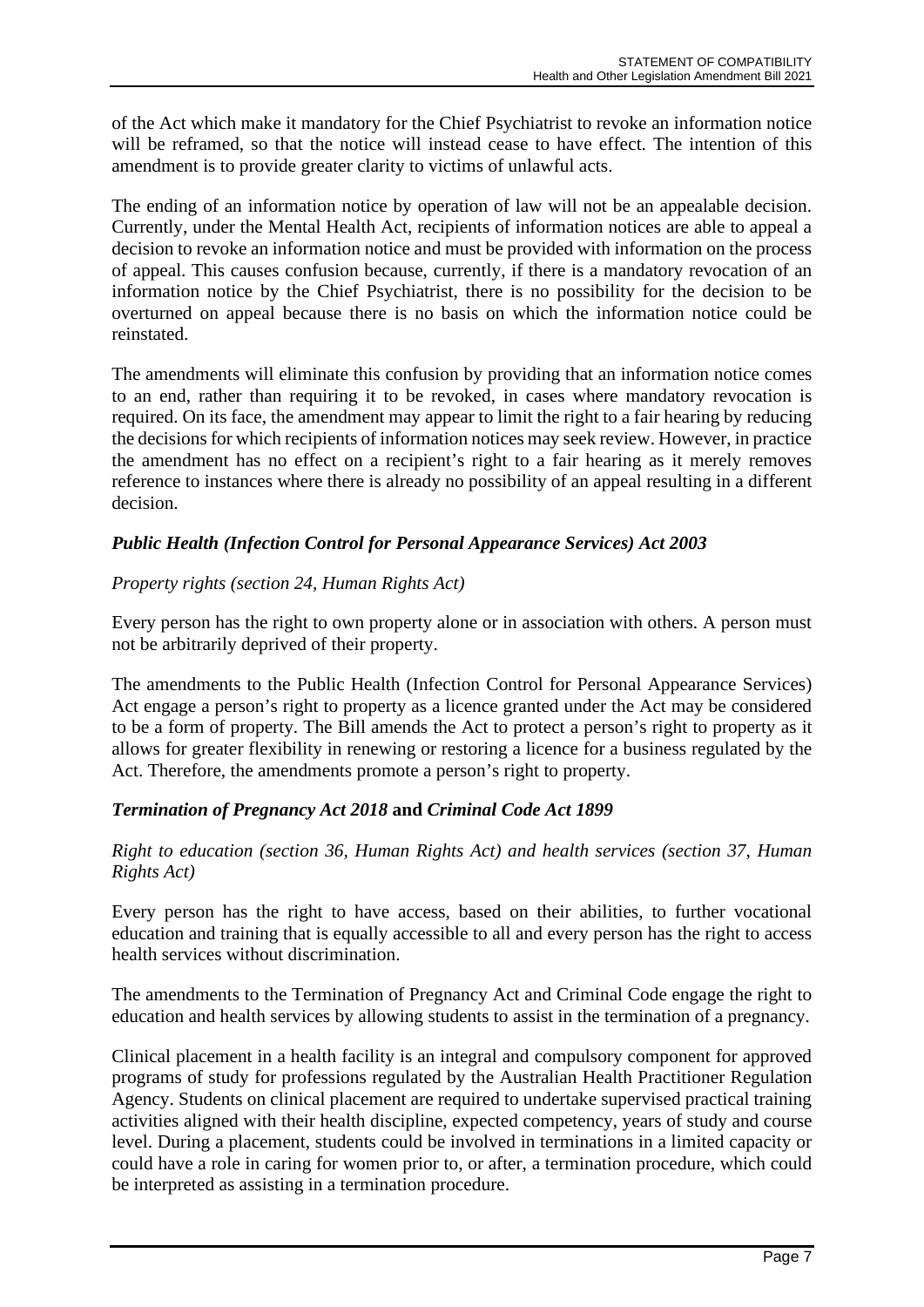The exclusion of students on clinical placements from assisting in a termination limits their ability to learn and gain experience in termination procedures. This is likely to impact the overall workforce capability to perform these procedures.

The Bill includes amendments to enable students to assist in the performance of a termination, subject to supervision, and limited to the extent necessary to fulfil the requirements of their clinical placement. The amendments promote a person's right to health services by improving workforce capability to perform terminations.

#### *Freedom of thought, conscience, religion and belief (section 20, Human Rights Act)*

Every person has the right to think and believe what they want and to have or adopt a religion, free from external influence. This includes the freedom to demonstrate a religion individually or as part of a group, in public or in private.

The amendments to the Termination of Pregnancy Act promote the right to hold a particular thought, conscience, religion or belief. The Bill provides that any student asked to assist in the termination of a pregnancy who has a conscientious objection to the performance of the termination must disclose to the person asking them to assist of their conscientious objection, so the person can request assistance from another registered student or other health practitioner. Therefore, the amendments to the Termination of Pregnancy Act will protect the rights of a person to hold a thought, conscience, religion or belief.

#### *Transplantation and Anatomy Act 1979*

#### *Protection of families and children (section 26, Human Rights Act)*

Families are recognised as the fundamental unit of society and are entitled to protection. Every child has the right, without discrimination, to the protection that is in their best interest as a child.

The amendments to the Transplantation and Anatomy Act promote the right to protect families and children by ensuring the Act does not inappropriately capture human milk as tissue and apply restrictions when it is being used legitimately. The amendments will provide clarity for hospitals and milk banks who are providing human milk, which is a recognised treatment for certain conditions to which pre-term infants are vulnerable. It is anticipated the amendments will provide greater access to human milk to support the treatment of infants and as a result, support the families of those infants.

#### *Right to health services (section 37, Human Rights Act)*

Every person has the right to access health services without discrimination. A person must not be refused necessary emergency medical treatment.

The amendments to the Transplantation and Anatomy Act engage the right to health services by clarifying that human milk is not considered *tissue* under the Act. Human milk is a recognised treatment for certain conditions to which pre-term infants are vulnerable, such as necrotising enterocolitis, neonatal sepsis, and other negative effects stemming from their prematurity. Where a baby's mother is unable to commence breastfeeding, it is critical that a supply of human milk is available for hospitals when a need is determined. Any delay or hesitancy on the part of hospitals in purchasing human milk could have serious health implications for these infants.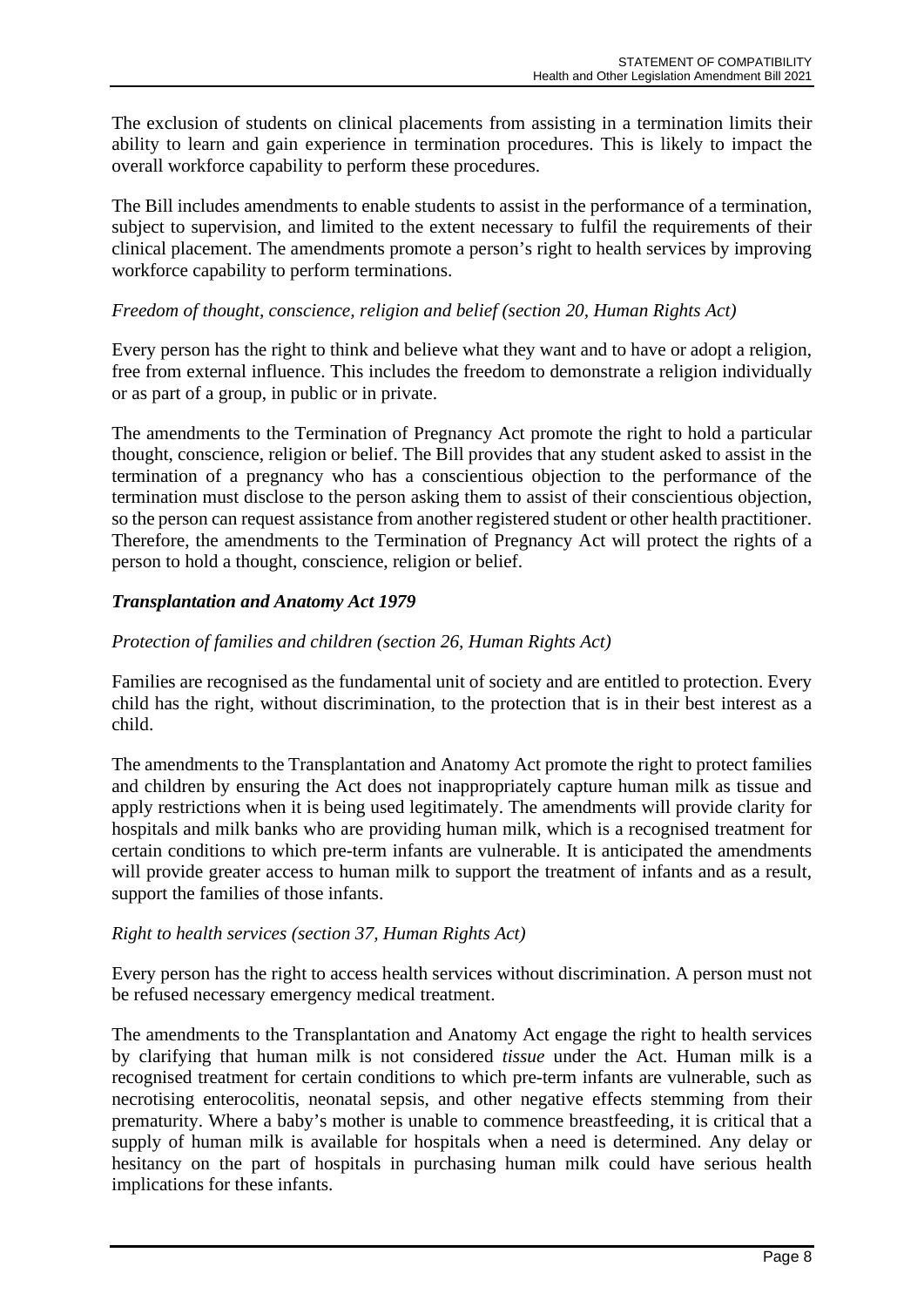The amendments promote the right to health services by clarifying for hospitals purchasing human milk to treat vulnerable pre-term infants that the prohibition on the trade in human tissue in the Transplantation and Anatomy Act does not apply.

#### **If human rights may be subject to limitation if the Bill is enacted – consideration of whether the limitations are reasonable and demonstrably justifiable (section 13** *Human Rights Act 2019***)**

#### **Amendments to the** *Hospital and Health Boards Act 2011*

*Privacy and reputation (section 25, Human Rights Act)*

#### (a) the nature of the right

Every person has the right to their privacy, family, home and correspondence and must not be unlawfully or arbitrarily interfered with. The right to privacy is subject to an internal limitation in that it applies only to interferences with privacy that are 'unlawful' or 'arbitrary,' including interferences that are unreasonable, unnecessary or disproportionate. Further, the right to privacy can be limited where it is reasonable and demonstrably justified in a free and democratic society based on human dignity, equality and freedom.

Part 3, division 2 of the Bill will expand access to The Viewer to allied health professionals who are not registered under the National Law. The Viewer is Queensland Health's read-only web-based application that displays a consolidated view of patients' clinical and demographic information from a variety of Queensland Health clinical and administrative systems. This impacts on the right to privacy and reputation of patients receiving care, as a greater number of health practitioners will have access to patient records and data.

(b) the nature of the purpose of the limitation to be imposed by the Bill if enacted, including whether it is consistent with a free and democratic society based on human dignity, equality and freedom

The purpose of expanding access to The Viewer is to achieve better health outcomes for patients. The amendment will facilitate a greater level of patient care, particularly for patients who are transitioning from hospital to receiving treatment in the community from other health practitioners, community services or aged care facilities. This promotes the right to life and right to health services. In fact, as the UN Human Rights Committee has recognised, the right to life is 'the supreme right' because life is 'the prerequisite for the enjoyment of all other human rights.<sup>[2](#page-8-0)</sup> Therefore the purpose of the limitation is consistent with a free and democratic society based on human dignity, equality and freedom.

(c) the relationship between the limitation to be imposed by the Bill if enacted, and its purpose, including whether the limitation helps to achieve the purpose

By expanding access to The Viewer to *prescribed health professionals,* a broader range of professionals will have access to patient records. It is intended to prescribe by regulation audiologists, social workers, dietitians, speech pathologists, exercise physiologists, orthoptists, orthotists and prosthetists as *relevant health professionals* who may access The Viewer. This

<span id="page-8-0"></span><sup>2</sup> UN Human Rights Committee, *General Comment No. 36: Article 6 (Right to Life)*, 124th sess, UN Doc CCPR/C/GC/36 (3 September 2019) 1 [2].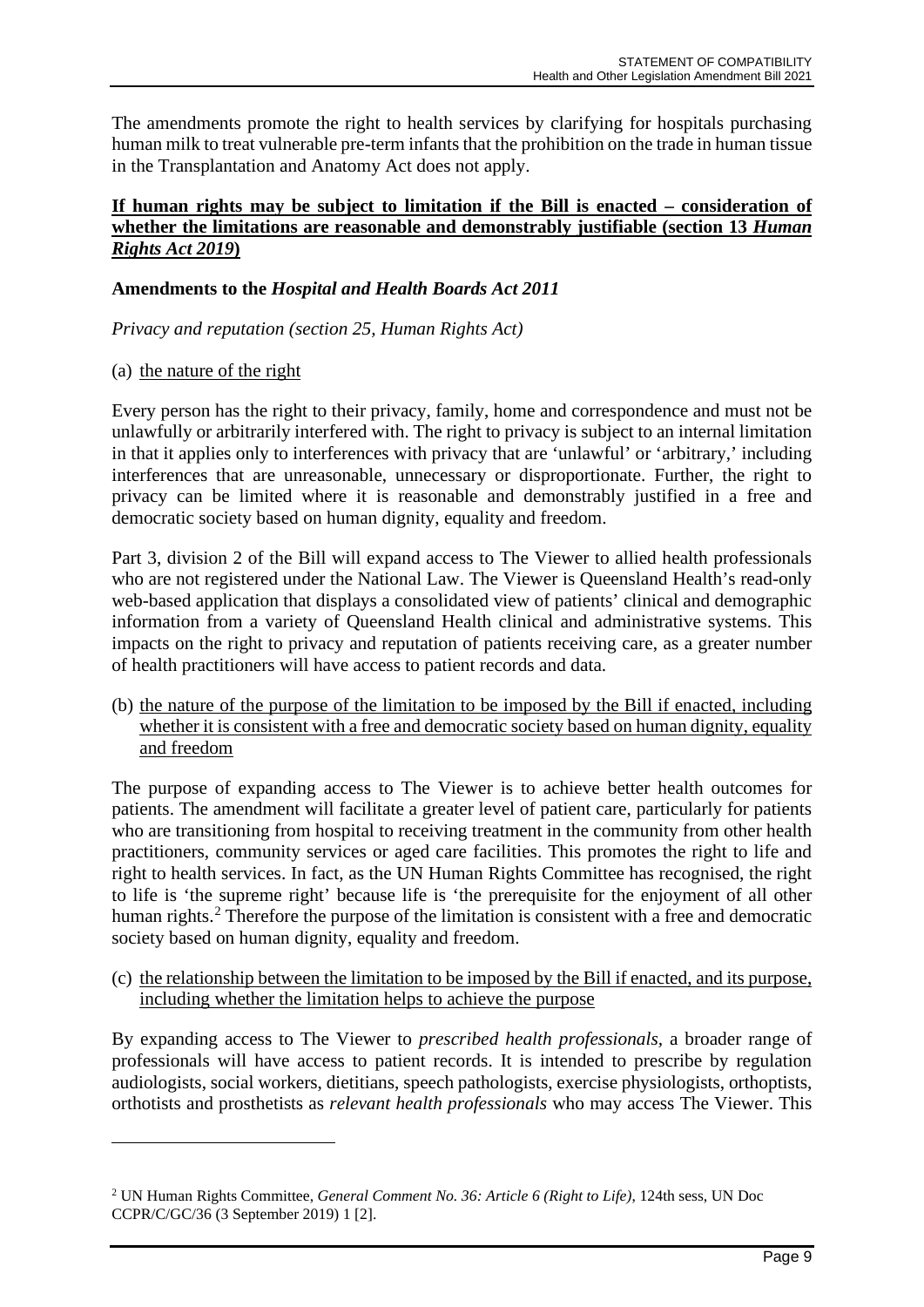will improve the level of care that is able to be provided to the patient and remove administrative and procedural burdens in obtaining the relevant records, which can have an adverse effect on patient outcomes.

The limitation on a person's right to privacy will help to achieve the purpose of the amendment as it will enable a patient to receive appropriate and necessary medical treatment from allied health practitioners. This is because allied health professionals will be able to access the person's medical records, x-rays, pathology and other health data and information. By having access to this information, allied health professionals will be able to view the existing health and treatment information for a person to allow them to provide the most appropriate level of care to the person. At present, allied health professionals must manually apply to have the information released to them. This can take a considerable period due to administrative requirements for processing the release of personal health information.

While the proposed amendments expand the number of people who are able to access the data and records contained in The Viewer, the existing safeguards that apply to other health practitioners, such as offences relating to inappropriate access, disclosure and use, will also apply to any allied health professionals who access The Viewer.

(d) whether there are any less restrictive (on human rights) and reasonably available ways to achieve the purpose of the Bill

The amendment to the Hospital and Health Boards Act will enable allied health professionals who are not registered under the National Law to access The Viewer where the profession is prescribed in regulation. These allied health professionals are not currently captured by the definition of 'registered health practitioner' in the part of the Act relevant to the sharing and disclosure of confidential information. Currently, the definition only applies to health practitioners registered under the National Law, which does not capture some allied health professionals. There are no less restrictive or reasonably available ways to achieve the purpose of the amendment. The purpose can only be achieved with legislative amendment.

(e) the balance between the importance of the purpose of the Bill, which, if enacted, would impose a limitation on human rights and the importance of preserving the human rights, taking into account the nature and extent of the limitation

By amending the Hospital and Health Boards Act and making further amendments to the *Hospital and Health Boards Regulation 2012*, some classes of allied health professionals will be prescribed to enable them to access The Viewer. The Hospital and Health Boards Act contains strict safeguards to protect the person's confidential information, including by making it an offence for a practitioner, with access to The Viewer, to inappropriately access information that is not directly related to the provision of care or treatment to the person. The maximum penalty for breaching this requirement is 600 penalty units.

Allowing allied health professionals access to The Viewer will have significant benefits for the health of the persons whose information is accessed. Allied health professionals will have timely access to relevant health information about the previous condition of the person and treatment provided so that they can provide considered and appropriate ongoing care to the person. Allowing allied health professionals to access The Viewer will also reduce the administrative burdens and delays associated with processing individual requestsfor the release of the confidential information of the person to whom they are providing care.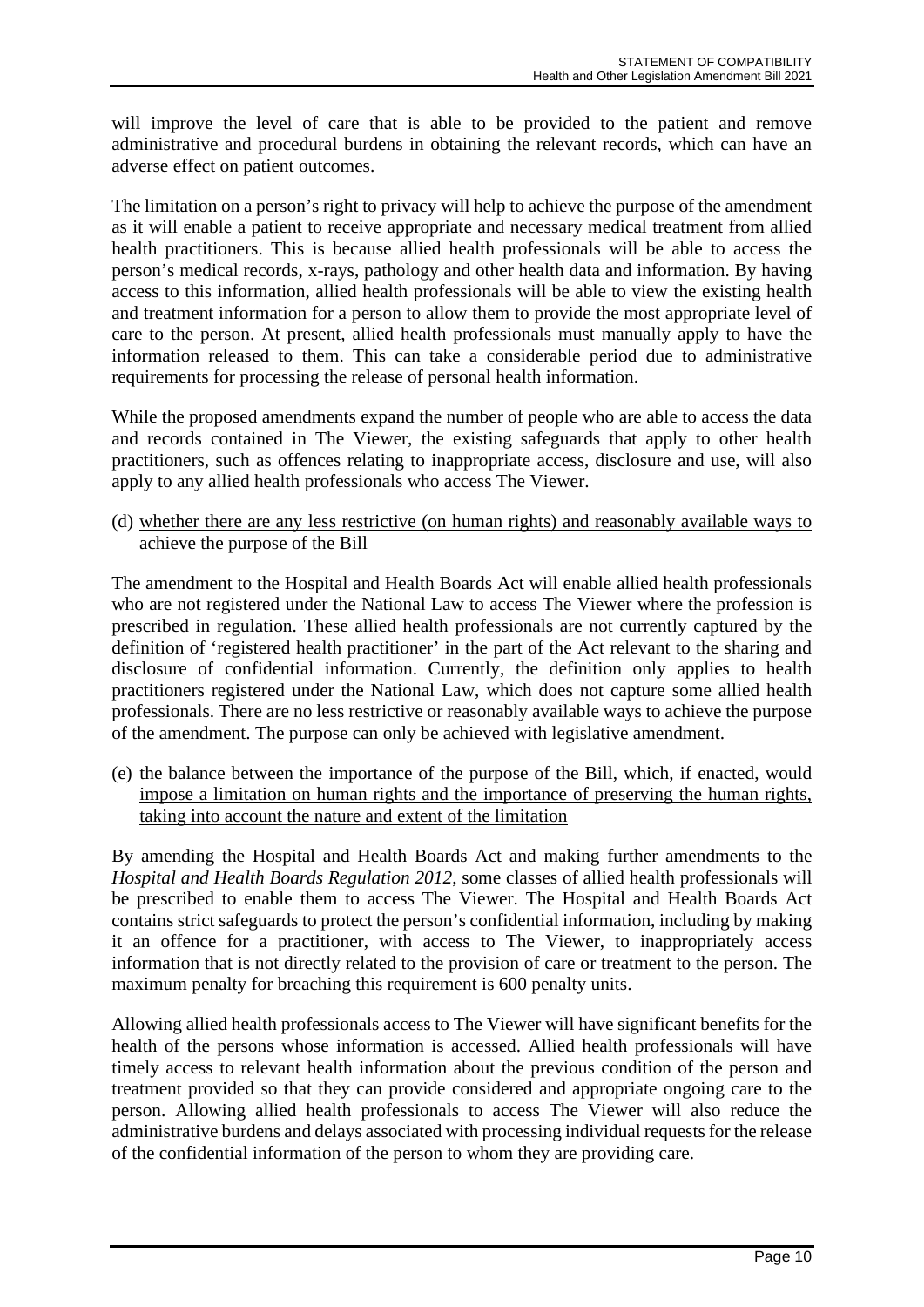While the amendments to the Hospital and Health Boards Act impact a person's right to privacy, it is considered this is outweighed by the benefits and promotion of other human rights outlined above. Any impacts on human rights are only to the extent that are reasonable and demonstrably justifiable in accordance with section 13 of the Human Rights Act.

#### **Amendments to the** *Mental Health Act 2016*

*Recognition and equality before the law (section 15, Human Rights Act)*

#### (a) the nature of the right

Every person has the right to recognition as a person before the law. Every person is equal before the law and is entitled to the equal protection of the law without discrimination. Every person has the right to equal and effective protection against discrimination.

Clauses 63 and 84 of the Bill amend sections 236 and 509 of the Mental Health Act, which set out when a doctor must apply for MHRT approval to perform ECT on a person and the matters that the MHRT must take into account when deciding an application. The amendments introduce additional safeguards for the approval of the performance of ECT on adults who cannot consent to the treatment and an independent safeguard and oversight mechanism for all persons subject to involuntary orders, including a treatment authority, forensic order or treatment support order.

The amendments to the framework for approving the performance of ECT on adults who cannot consent to its use and, in particular, involuntary patients who have consented, limit a person's right to recognition and equality before the law. Under the Bill, the MHRT must approve the use of ECT on persons subject to an involuntary treatment authority, forensic order or treatment support order, including in circumstances where the person has provided consent to the treatment.

The requirement for an involuntary patient who has capacity to provide consent to ECT to have their ability to provide informed consent reviewed by the MHRT prior to treatment being provided limits a person's immediate exercise of legal capacity, and impacts on the recognition of the person as an autonomous individual before the law. As the framework only applies to persons with mental illness, it limits a person's right to be protected by the law without discrimination.

(b) the nature of the purpose of the limitation to be imposed by the Bill if enacted, including whether it is consistent with a free and democratic society based on human dignity, equality and freedom

The purpose of the limitation is to enhance protections for persons with mental illness who cannot consent to ECT or may have specific vulnerabilities in relation to consent to its use which warrants additional oversight. The Bill introduces a safeguard independent of a treating medical practitioner as a further protection against a person potentially being provided involuntary medical treatment in inappropriate circumstances. This supports the right to health services without discrimination (section 37, Human Rights Act). It is worth noting that the value underlying the right to access health services in section 37(1) is human dignity. Without health, it is difficult to enjoy other human rights.

The Bill requires a doctor for an authorised mental health service who is treating a person subject to a treatment authority, forensic order or treatment support order to seek the approval of the MHRT before ECT is performed on the person even if the person has provided consent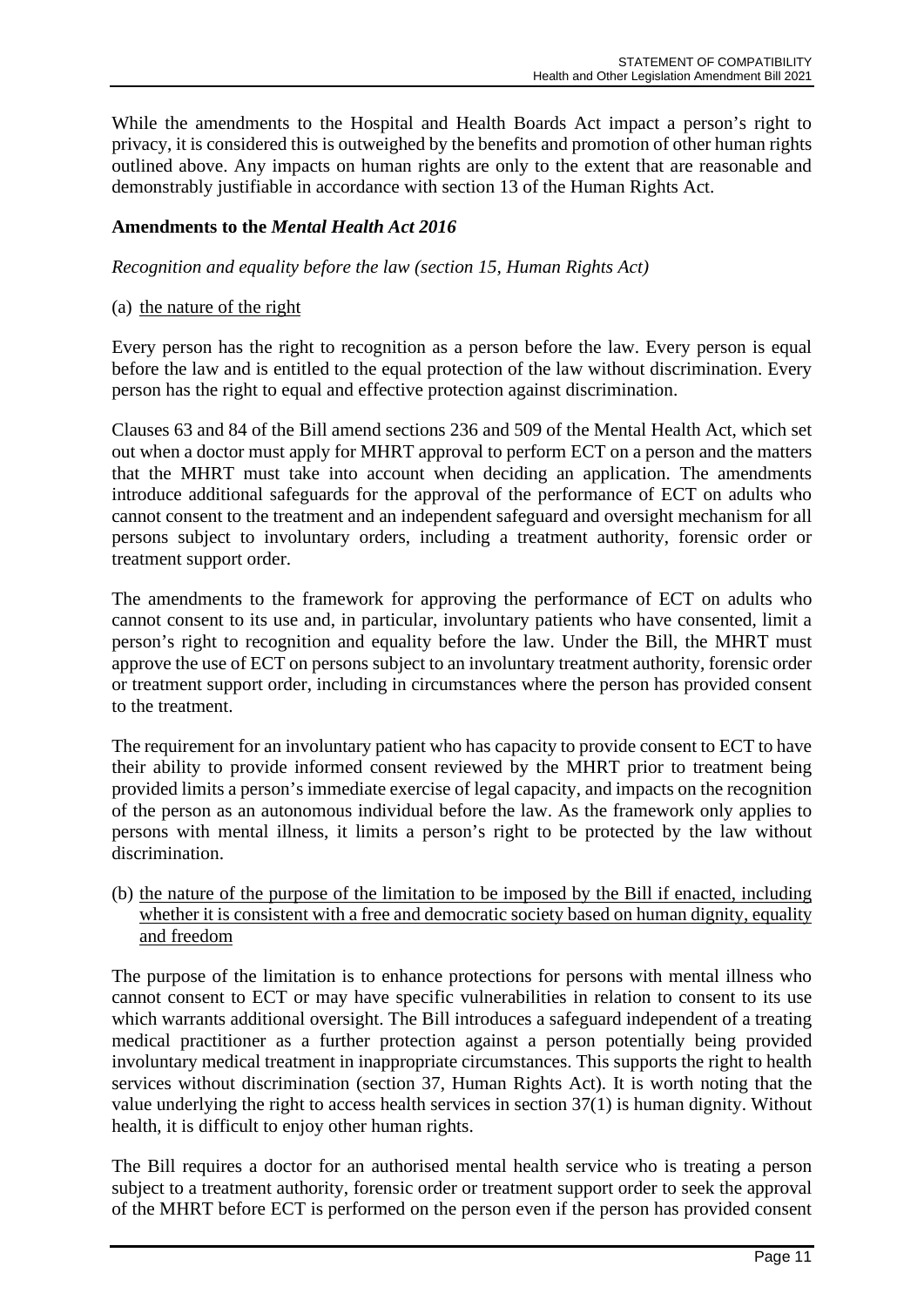to the treatment. The purpose of the amendments for people subject to involuntary orders has three aspects:

- 1. In the case of people subject to treatment authorities, to give a higher level of independent oversight of a person's capacity to consent and ensure that the person's capacity to consent to ECT has not been incorrectly assessed. This is warranted due to the fluctuating nature of capacity, differing clinical opinions about a person's capacity to consent and because of the potential for and incorrect application of the differing capacity tests in the Mental Health Act.
- 2. In the case of people subject to a forensic order or treatment support order, to ensure that capacity to consent is not incorrectly assessed and that informed consent to the treatment is provided. Given the high level of control over the treatment of people under forensic orders and treatment support orders, they may consent to ECT because they mistakenly believe that they are required to receive the treatment as a condition of their order. In both cases, people under these involuntary orders are uniquely vulnerable and require special protection to ensure that ECT is only performed in appropriate circumstances.
- 3. The amendments will ensure appropriate medical treatment is not withheld from a person who is deprived of their liberty because they lack the capacity to consent.

Every person deprived of liberty must be treated with humanity and with respect for the inherent dignity of the human person (section 30(1), Human Rights Act). The additional protections in the Bill for patients subject to involuntary orders promotes this right.

Overall, the purpose of the limitation is consistent with a free and democratic society based on human dignity, equality and freedom.

(c) the relationship between the limitation to be imposed by the Bill if enacted, and its purpose, including whether the limitation helps to achieve the purpose

The limitation helps achieve its purpose by adjusting the criteria under which the MHRT can approve, or not approve, the use of ECT on a person with mental illness. For a person subject to a treatment authority, forensic order or treatment support order, the MHRT will be required to ensure the person has freely provided informed consent to ECT.

Although patients on forensic orders or treatment support orders may have capacity to make treatment decisions, including decisions about ECT, the high level of monitoring and specific requirements attached to the treatment provided under their orders may make them susceptible to providing consent under the mistaken belief they are required to undergo ECT as a condition of their order. The limitation therefore provides additional protectionsfor a uniquely vulnerable cohort.

For patients on involuntary orders who cannot provide informed consent, the limitation will ensure ECT is only approved where the treatment has clinical merit and evidence supports its effectiveness for the person's particular mental illness; and the therapy is appropriate for the person in the circumstances.

In all the circumstances, the MHRT will be required, to the greatest extent practicable, to take account of a person's views, wishes and preferences about ECT when considering an application for its use. This promotes the right to recognition as a person before the law (section 15(1), Human Rights Act).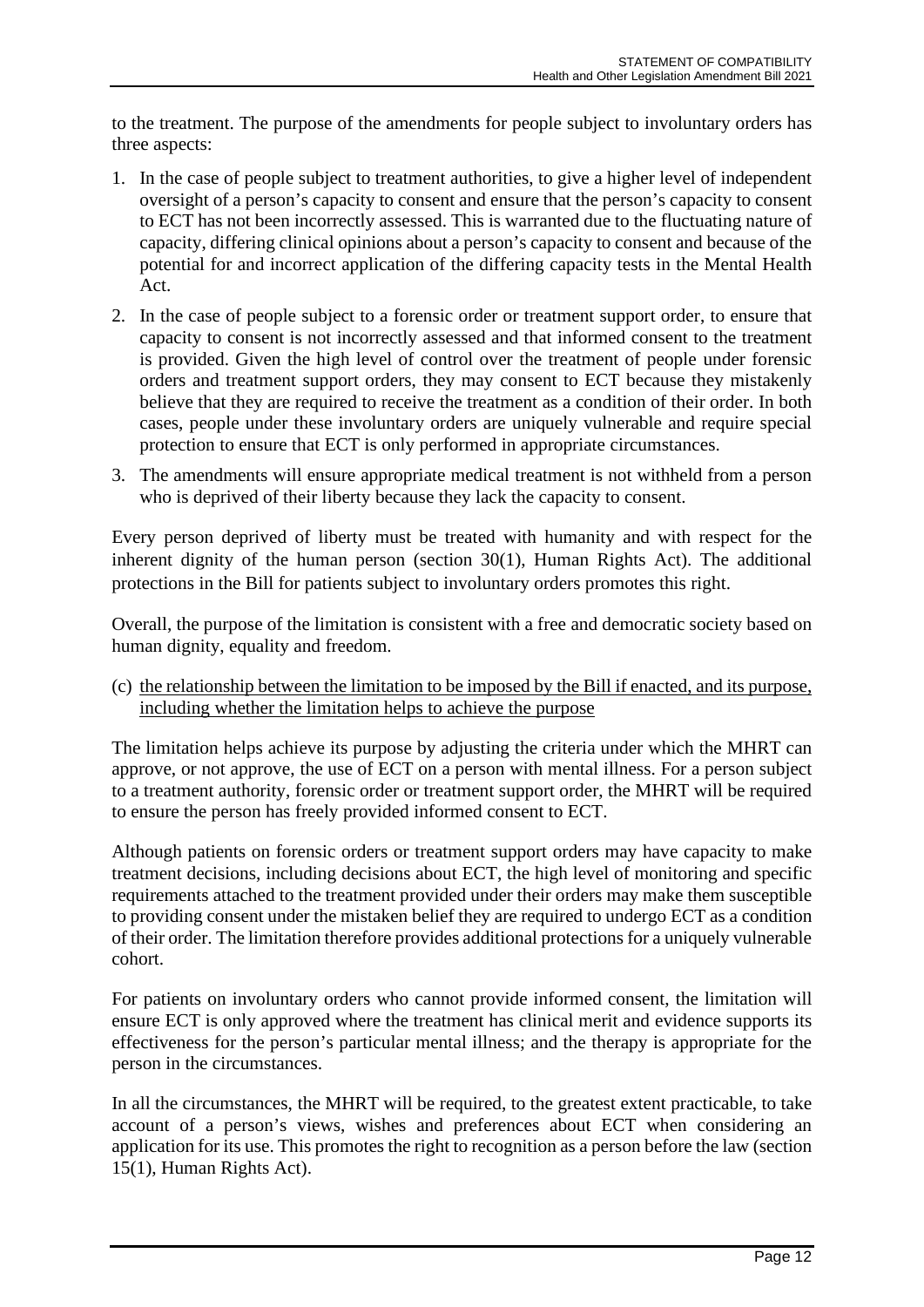Where the MHRT has determined a person subject to an involuntary order has capacity to consent and has not consented to the performance of ECT, it cannot be performed. This recognises the person's autonomy and ensures the person's voice is heard in the proceeding. It also upholds right to recognition as a person before the law (section 15(1), Human Rights Act). As ECT is a treatment for mental illness, it is appropriate that the framework only apply to people with mental illness.

(d) whether there are any less restrictive (on human rights) and reasonably available ways to achieve the purpose of the Bill

The approach taken is the least restrictive way to achieve the purpose of the Bill and there are no other reasonably available ways to achieve the purpose. The framework for the approval of ECT by the MHRT is set out in the Mental Health Act and the purpose cannot be achieved without making the legislative amendments outlined above. It could be viewed as less restrictive to continue to allow patients subject to involuntary orders to consent to the performance of ECT without MHRT oversight. However, this would not achieve the purpose of ensuring that ECT is only performed on individuals in appropriate circumstances and where consent has been freely and voluntarily given.

(e) the balance between the importance of the purpose of the Bill, which, if enacted, would impose a limitation on human rights and the importance of preserving the human rights, taking into account the nature and extent of the limitation

The Bill balances the importance of providing appropriate care to people who cannot consent to treatment, or specifically requiring consideration of an adult's capacity to provide informed consent where relevant, with the right to recognition and equality before the law. It is important that people with mental illness are protected by provisions that put the rights of the individual first and that the use of ECT on this cohort with specific vulnerabilities is subject to rigorous oversight.

While some elements of the right to recognition and equality before the law are impacted by the amendment, other human rights are promoted. For example, the Bill supports the right to recognition as a person before the law as it requires the MHRT to have regard to any views, wishes and preferences the person has expressed about ECT to the greatest extent practicable. Also, the enhanced oversight of the use of ECT for persons subject to involuntary orders promotes the right of persons deprived of liberty to be treated with humanity and with respect for the inherent dignity of the human person.

On balance, any limits on the human right are reasonable and justified and are outweighed by the purpose and promotion of other human rights.

*Right to privacy and reputation (section 25, Human Rights Act); right to protection from torture and cruel, inhuman or degrading treatment (section 17, Human Rights Act)*

(a) the nature of the right

Every person has the right not to have their privacy, family, home and correspondence unlawfully or arbitrarily interfered with (section 25(a), Human Rights Act). The right to privacy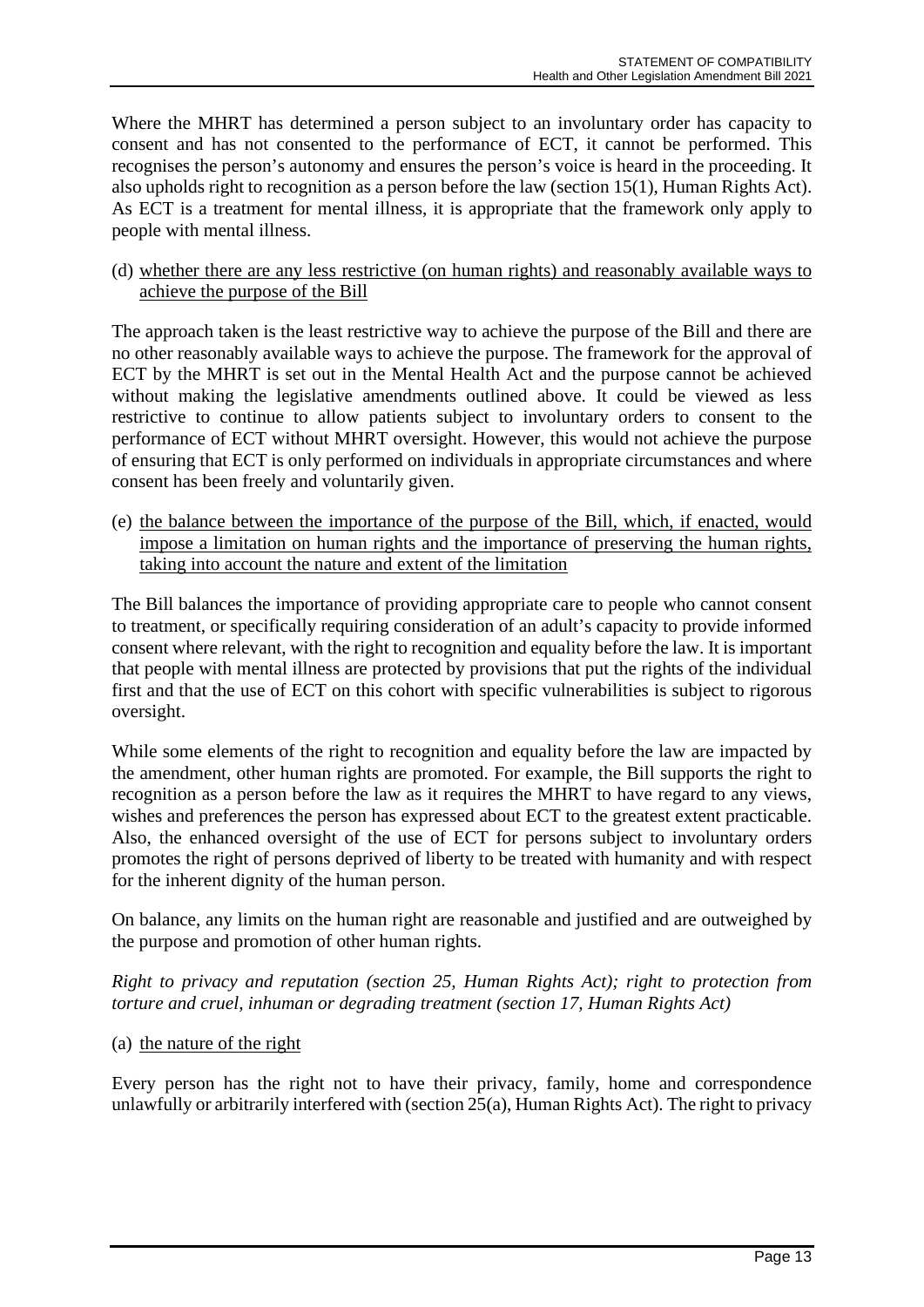is interpreted as protecting a person's right to self-determination and personal inviolability, including protecting a person's right to make their own decisions about medical treatment.<sup>[3](#page-13-0)</sup>

Every person has the right to not be treated or punished in a cruel, inhuman or degrading way. Section 17(c) of the Human Rights Act states that a person must not be subjected to medical or scientific experimentation or treatment without the person's full, free and informed consent.

The Bill amends sections 236 and 509 of the Mental Health Act, which set out when a doctor must seek MHRT approval to perform ECT on a person and the matters that the Tribunal must take into account when considering an application to approve the performance of ECT. The amendments introduce additional safeguards for the rights of people with a mental illness and insert a more rights-based criteria for the approval of ECT.

ECT is a regulated treatment that can be effective for some types of mental illness, including severe depressive illness. While the amendments in the Bill intend to enhance human rights for individuals, the fact that they relate to the framework for approving ECT means they engage human rights in a way that could be viewed as limiting. It is important to thoroughly analyse any human rights impacts in relation to ECT because it is considered an intrusive process that should only be used when necessary.

The ability for the MHRT to approve the use of ECT on a person who is unable to give informed consent takes away the person's fundamental right to refuse that treatment. This limits a person's right to privacy and reputation.[4](#page-13-1)

If ECT is approved by the MHRT on a person who is unable to give informed consent, a doctor may carry out treatment on the patient that if not for the approval of the Tribunal might otherwise be assault. This limits the right of a person to protection from torture and cruel, inhuman or degrading treatment.

(b) the nature of the purpose of the limitation to be imposed by the Bill if enacted, including whether it is consistent with a free and democratic society based on human dignity, equality and freedom

The purpose of the amendments is to enhance protections for persons with mental illness who cannot consent to ECT or may be vulnerable in relation to providing informed consent to its use. The purpose is also to ensure ECT is only used on these persons where it is likely to be effective and appropriate for the person's recovery. By introducing additional safeguards for the approval and use of ECT, the amendments uphold the rights of individuals with mental illness and will help to ensure they only receive the most clinically available treatment.

While the approval of the performance of ECT on a person who cannot give informed consent limits the right to privacy and the right to protection from torture and cruel, inhuman or degrading treatment, the purpose of the amendments in the Bill promotes human rights. It promotes the right to life, right to health services, right to privacy and reputation and the right to protection from torture and cruel, inhuman or degrading treatment. This is consistent with a free and democratic society based on human dignity, equality and freedom.

<span id="page-13-0"></span><sup>3</sup> *Kracke v Mental Health Review Board (General)* [2009] VCAT 646; *PBU & NJE v Mental Health* 

*Tribunal* [2019] VSC 564 [126]-[128].

<span id="page-13-1"></span><sup>4</sup> *PBU & NJE v Mental Health Tribunal* [2019] VSC 564 [107].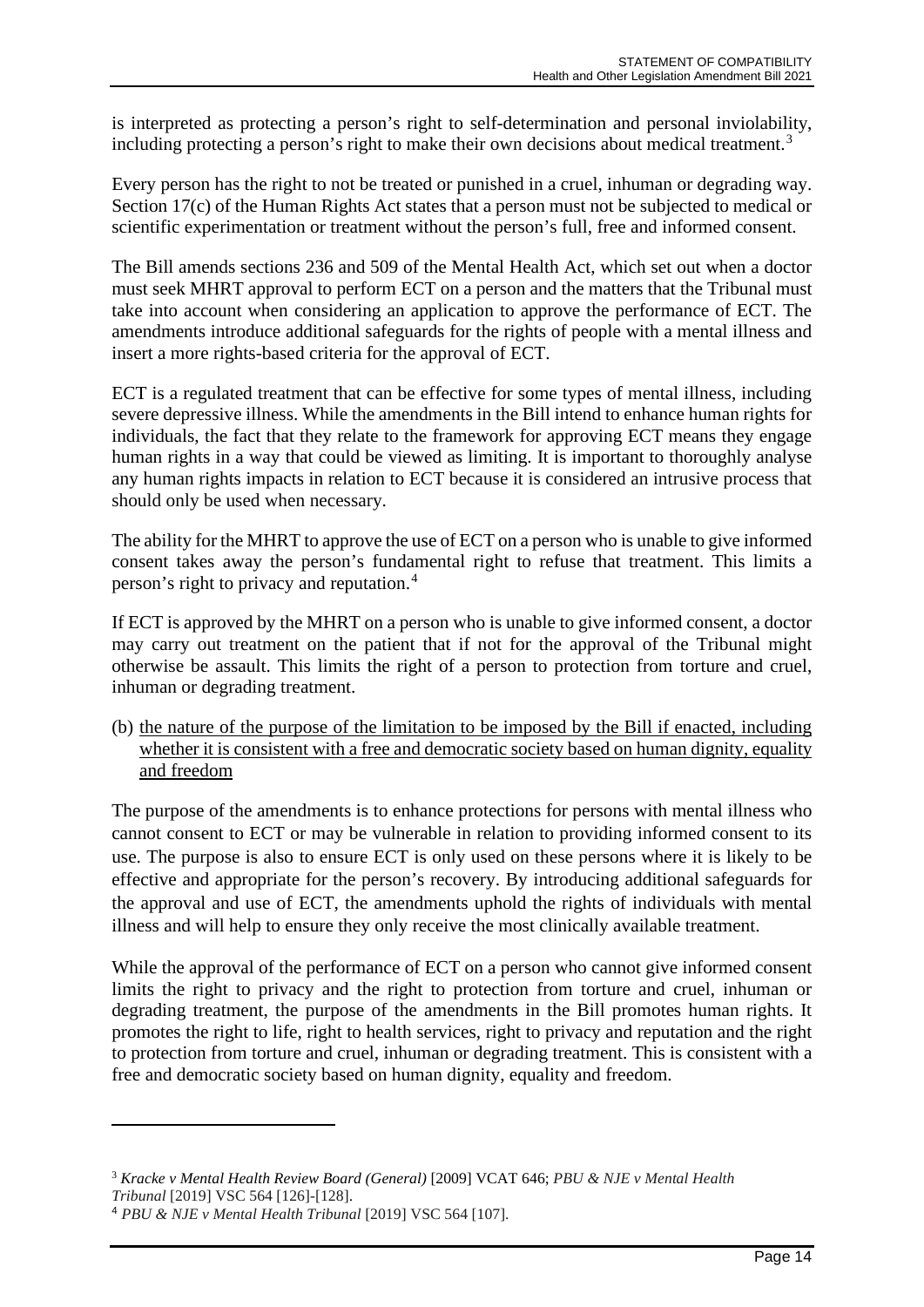(c) the relationship between the limitation to be imposed by the Bill if enacted, and its purpose, including whether the limitation helps to achieve the purpose

The limitation helps to achieve the purpose of enhancing protections for persons with mental illness who cannot consent to ECT or may be vulnerable in relation to providing informed consent by amending the criteria and requirements for the approval of ECT to better protect the rights of individuals. Clause 84 of the Bill provides for adults, the MHRT must have regard to whether the adult is able to give informed consent to the therapy. The MHRT may only approve ECT for a person who cannot provide informed consent and for minors where the treatment has clinical merit and evidence supports the effectiveness of the therapy for the person's particular mental illness; and the therapy is appropriate for the person in the circumstances. For a minor, the MHRT must also be satisfied that evidence supports the effectiveness of the therapy for persons of the minor's age. This means the treatment will not be approved and carried out unless it is likely to be effective and appropriate for the individual. Where an adult is subject to particular involuntary orders and has consented to ECT, the MHRT must be satisfied the person has given, freely and voluntarily, informed consent to the treatment.

Additionally, the amendments expand the requirements for the MHRT to have regard to an adult's views, wishes and preferences to the greatest extent practicable when considering an application for ECT. Under the current Mental Health Act, the MHRT must only consider the views, wishes and preferences expressed by an adult about ECT if they are contained in an advance health directive. The Bill requires an adult's views, wishes and preferences to be considered to the greatest extent practicable regardless of how they are expressed. The current Act already requires the MHRT to have regard to a minor's views, wishes and preferences, and those of the minor's parents. The Bill does not change this requirement.

The Bill also replaces the 'best interests' test for adults under the current Act with the more rights-based and individual-focused criteria for approving ECT, outlined above. However, the 'best interests' test will continue to apply to applications for the approval of ECT on minors in accordance with the *United Nations Convention on the Rights of a Child*. [5](#page-14-0)

(d) whether there are any less restrictive (on human rights) and reasonably available ways to achieve the purpose of the Bill

The amendments are the least restrictive way to achieve the purpose of the Bill. It is likely that the amendments do not limit rights as their purpose is to safeguard the rights of individuals and implement a more rights-based criteria for the approval of ECT by the MHRT. It is not a reasonable alternative to remove the entire regulatory framework for ECT from the Mental Health Act. This is because there is strong evidence that ECT can be effective for some types of mental illness, and will be the most appropriate treatment for some patients. However, if the amendments do restrict rights, the only option to avoid this would be to maintain the status quo and make no change, which would not achieve the purpose. Overall, the Bill applies the least restrictive approach reasonably available.

<span id="page-14-0"></span><sup>5</sup> *Convention on the Rights of the Child*, GA Res 44/25 (2 September 1990) art 3(1).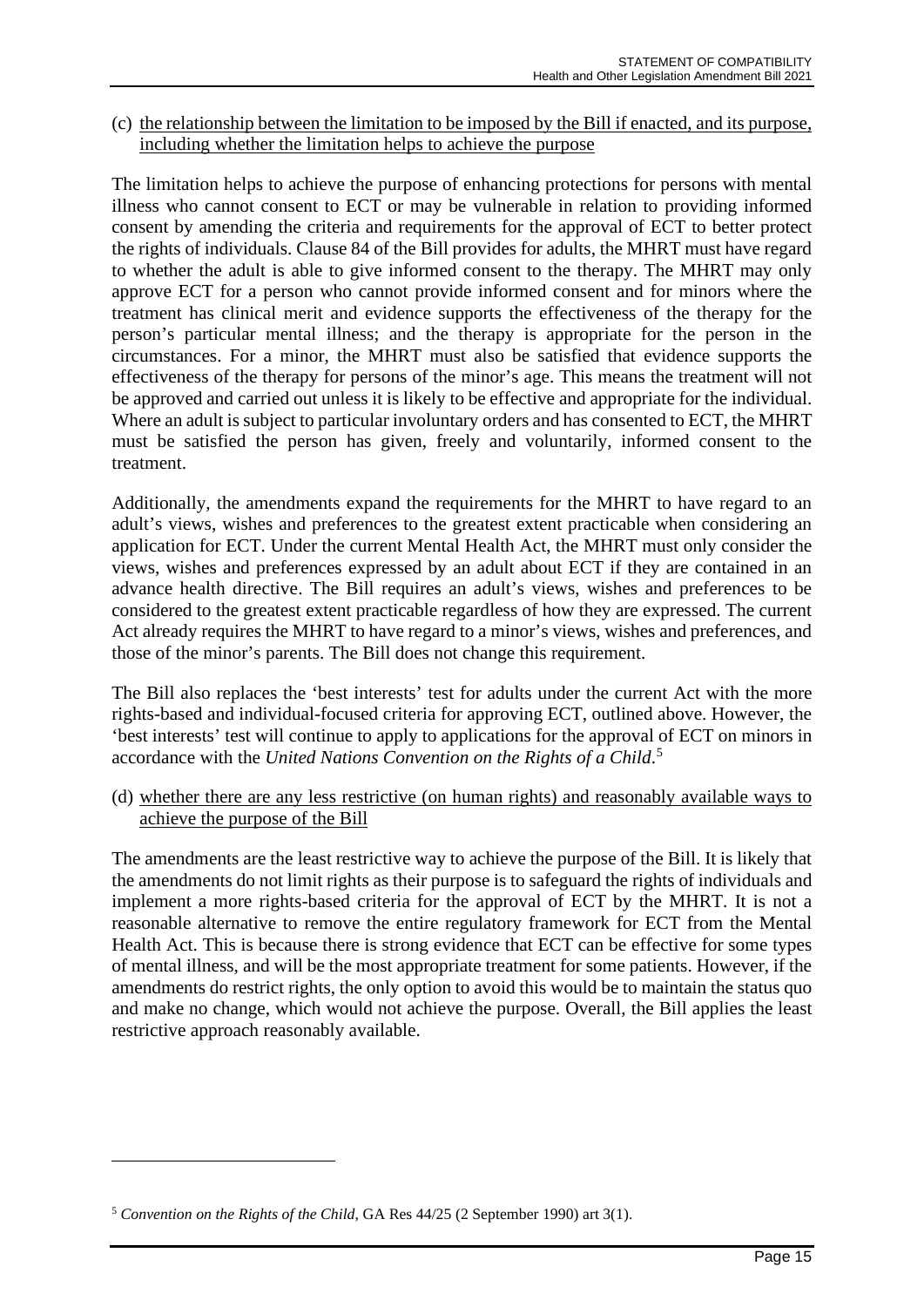#### (e) the balance between the importance of the purpose of the Bill, which, if enacted, would impose a limitation on human rights and the importance of preserving the human rights, taking into account the nature and extent of the limitation

The purpose of the Bill will ensure that, to the greatest extent possible, a person's autonomy continues to be respected while ensuring they are not prevented from receiving appropriate treatment for their mental illness. Where the performance of ECT is approved for a person with mental illness because it has clinical merit, is appropriate in the circumstances and evidence supports its effectiveness, it could save the person's life. This upholds the right to life, which includes an obligation on states to take steps to protect the lives of individuals (section 16, Human Rights Act).<sup>[6](#page-15-0)</sup> Under international law, this right is an absolute right which must be realised and outweighs the potential impacts on any one individual's rights.[7](#page-15-1)

On balance, the purpose of the amendments outweighs any potential limitation that may occur on the rights to privacy and reputation and protection from torture and cruel, inhuman or degrading treatment. Overall, the amendments will improve the Mental Health Act's compatibility with human rights and any limitations are reasonable and demonstrably justifiable under section 13 of the Human Rights Act.

#### *Rights in criminal proceedings (section 32, Human Rights Act)*

#### (a) the nature of the right

Section 32 of the Human Rights Act sets out the rights of Queenslanders in criminal proceedings. A person who is charged with an offence has a right to minimum guarantees, without discrimination, about how they will be treated and how the criminal proceedings will be conducted. These rights include the guarantee to be tried without unreasonable delay (section 32(a)(c), Human Rights Act).

Clause 54 of the Bill includes an amendment to the Mental Health Act to provide that the Mental Health Court may not make a decision as to a person's mental state at the time an offence was committed if there is a substantial dispute about a fact that is material to the opinion of an expert. Instead, if the Mental Health Court determines the person to be fit for trial, may to return the matter to the criminal jurisdiction so the factual issues can be resolved. This may result in a delay in a person's proceedings being finalised and a limitation on the right to be tried without unreasonable delay.

(b) the nature of the purpose of the limitation to be imposed by the Bill if enacted, including whether it is consistent with a free and democratic society based on human dignity, equality and freedom

Although the Mental Health Court is a civil court constituted under the Mental Health Act, it conducts proceedings on reference from criminal courts. The functions of the Mental Health Court include deciding whether an alleged offender was of unsound mind or diminished responsibility when they committed an offence and whether they are fit for trial. The amendment to allow the Mental Health Court to abstain from deciding a person's mental state at the time of an offence, when there is a substantial dispute of fact that is material to the

<span id="page-15-0"></span><sup>6</sup> *Rabone & Anor v Pennine Care NHS Foundation* [2012] UKSC 2.

<span id="page-15-1"></span><sup>7</sup> UN Human Rights Committee*, General Comment No. 36: Article 6 (Right to Life)*, 124th sess, UN Doc CCPR/C/GC/36 (3 September 2019) 1 [2].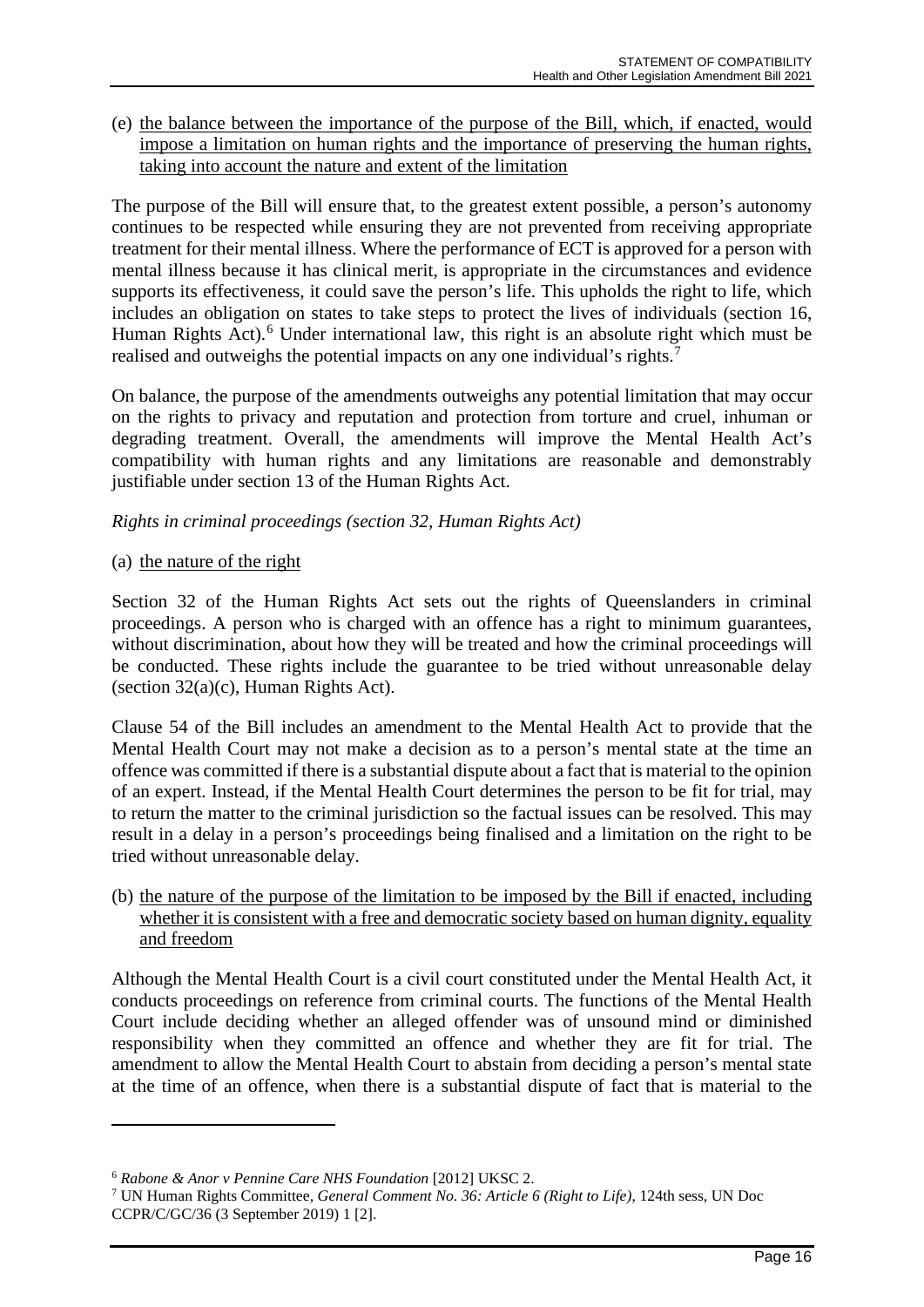opinion of witness, may result in the Mental Health Court referring a matter back to the criminal court. This is likely to result in a delay in the criminal trial of a person.

The Mental Health Court's role is to make a finding as to a person's mental state, make orders for a person's treatment or care, or refer the matter back to the criminal courts. Matters are referred to, and decided by, the Mental Health Court on the basis that they are undisputed, although the facts remain untested. It is an established rule that the Mental Health Court does not test the facts of a matter.

The purpose of the amendment to ensure persons charged with a criminal offence are given a fair hearing by requiring a court with appropriate jurisdiction to test issues of fact. The right to a fair hearing reaffirms the right of all individuals to procedural fairness when coming before a court or tribunal and access to justice.<sup>[8](#page-16-0)</sup> The right to a fair hearing is complementary to the rights in criminal proceedings. As the legislative proposal is designed to protect the right to a fair hearing (section 31, Human Rights Act), it is consistent with a free and democratic society based on human dignity, equality and freedom.

#### (c) the relationship between the limitation to be imposed by the Bill if enacted, and its purpose, including whether the limitation helps to achieve the purpose

The proposed amendment will result in some matters being returned to a criminal jurisdiction, provided a person is fit for trial, in order for the disputed facts to be tested. The reference back to the criminal court is likely to result in a delay of proceedings on the criminal charges. The criminal court will be able to make determinations regarding unsoundness of mind or diminished responsibility. Alternatively, the issues of fact may be resolved and the matter referred back to the Mental Health Court.

Achieving the Bill's purpose of ensuring decisions of fact are made by the appropriate decisionmaking body may delay the person's trial in the criminal courts. However, this limitation is considered reasonable and justified because decisions about a person's state of mind made by the Mental Health Court on the basis of disputed facts may result in an unsafe decision by the Mental Health Court. This is because the Mental Health Court proceeds on the lower standard of proof, that is, on the balance of probabilities, rather than beyond reasonable doubt, in making determinations. The delay, on one hand, limits human rights. This is an unavoidable consequence, on the other the hand, of promoting human rights and ensuring the appropriate body makes decisions on the matter.

(d) whether there are any less restrictive (on human rights) and reasonably available ways to achieve the purpose of the Bill

There are no less restrictive and reasonably available ways to achieve the purpose of the Bill. As a matter of practice and history, matters are referred to the Mental Health Court on the basis that the facts of the offence are undisputed, although the facts remain untested. It is not expected that this amendment will be frequently relied upon to refer a matter back to the criminal jurisdiction. The amendment is required as a safeguard, however, because disputes of fact can arise at various times throughout the course of proceedings. Although a referral to the Mental Health Court may be made on the basis that the facts are undisputed, this may change during the course of the Mental Health Court proceedings.

<span id="page-16-0"></span><sup>8</sup> United Nations Human Rights Committee, *General Comment No. 32 (Article 14: Right to equality before courts and tribunals and to a fair trial)*, 90th sess, UN Doc CCPR/C/GC/32 (23 August 2007) [9].